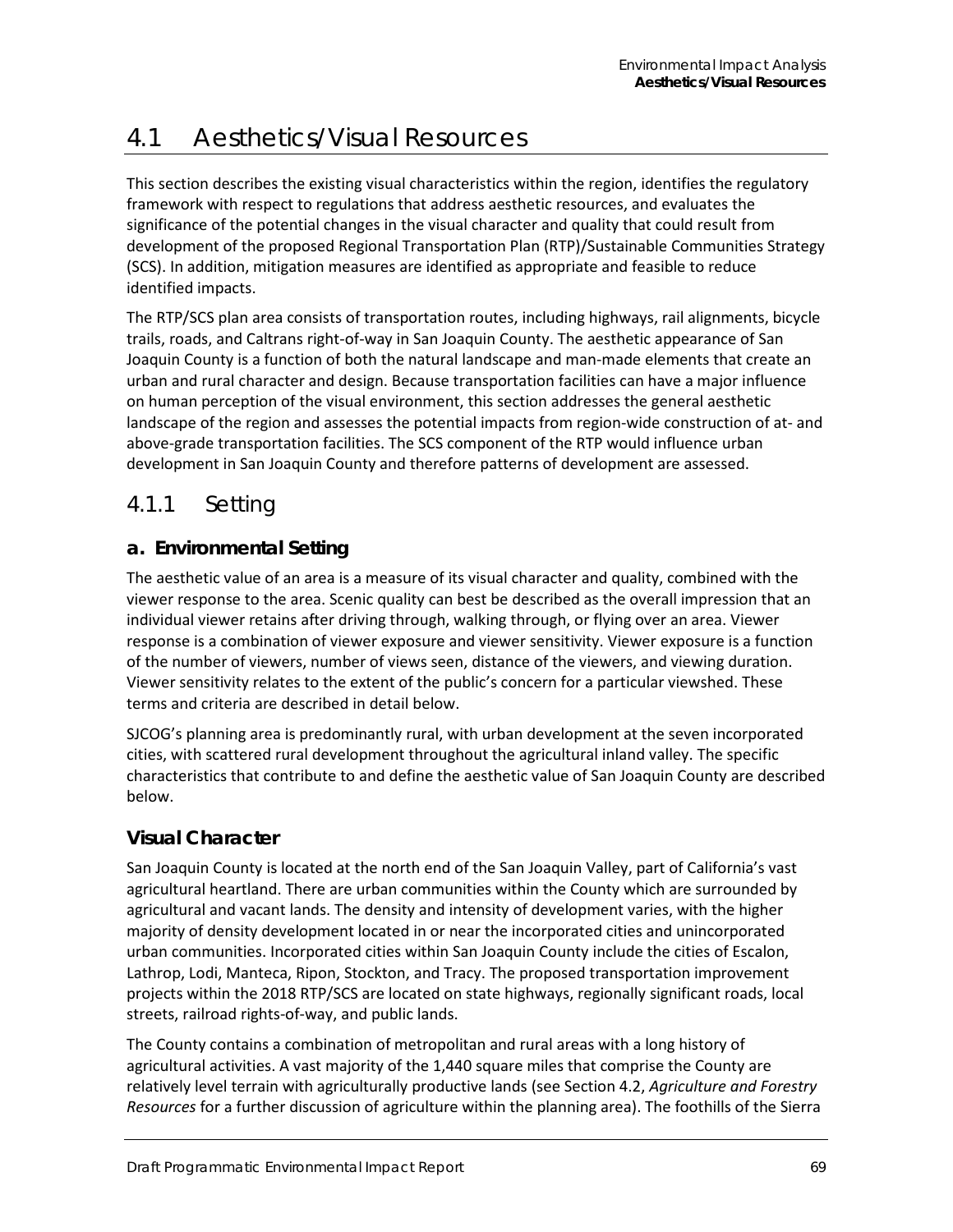Nevada mountain range lie along the County's eastern boundary, and the foothills of the Diablo Range define the southwest corner of the County. With few exceptions, the flat topography is not conducive to views of the Delta region in the western portion of the County. The County has a predominantly rural character, when compared to the urban centers of the nearby San Francisco Bay or Sacramento metropolitan areas, with some taller buildings in Downtown Stockton. Generally, most structures are low to medium rise, with residential development consisting primarily of mobile home parks, older single-family detached residences, newer tract homes, and scattered high-density apartments. There are vast open areas, orchards, and agricultural land which add to the small town image of established communities in the area. Most segments of major highways are located at a higher elevation than surrounding lands for flood protection, providing motorists with views of the adjacent developments, agriculture, and open land.

## **Scenic Views and Visual Resources**

Visual resources are generally classified into two categories: scenic views and scenic resources. Scenic views are elements or components of the broader viewshed such as mountain ranges, valleys, and ridgelines. They are usually mid-ground or background elements of a viewshed that can be seen from a range of viewpoints, often along a roadway or other corridor. Scenic resources are specific features of a viewing area (or viewshed) such as trees, rock outcroppings, and historic buildings. They are specific features that act as the focal point of a viewshed and are usually foreground elements.

Aesthetically significant features occur in a diverse array of environments within the region, ranging in character from urban centers to rural agricultural lands to natural woodlands. The extraordinary range of visual features in the region is afforded by the mixture of climate, topography, and flora and fauna found in the natural environment, and the diversity of style, composition, and distribution of the built environment.

Natural features throughout the County include waterways, riparian habitat, wildlife habitat and wetlands, significant oak groves, and hillsides. Natural features of the County are clustered in the Sacramento-San Joaquin Delta area in the western half of the County. County policies specify that these natural features, as elements of the visual environment, should be protected from unwarranted or premature urban encroachment.

From a regional perspective, views of the Delta and foothills of the Diablo Range and Sierra Nevada are considered valuable visual resources. San Joaquin County General Plan open space policies establish protection of outstanding views of waterways, hilltops, and oak groves from public land and public roadways (Policy NCR-7.2: Views from Public Lands and Roadways).

Features of the built environment which may also hold visual significance include individual or groups of structures that are distinctive due to their aesthetic, historical, social, or cultural significance or characteristics. Examples of the visually significant built environment may include bridges or overpasses, architecturally appealing buildings or groups of buildings, landscaped freeways, and a location where a historic event occurred.

The following sub-sections provide a description of the scenic resources within the County. The descriptions are included in the County's 2009 General Plan Background Report and are summarized below.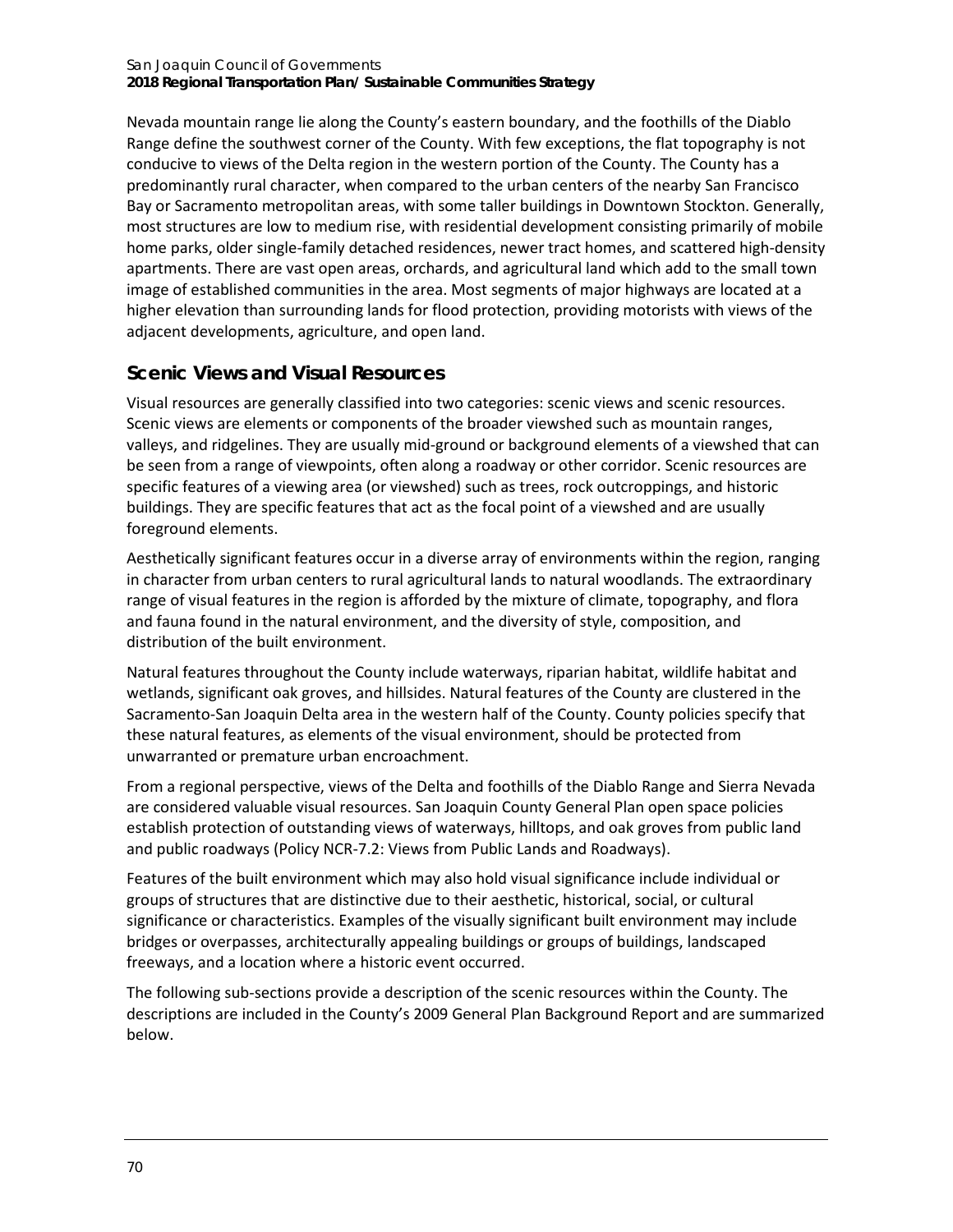### Agricultural Land

The County's rural area has a high scenic value although it has been intensively developed, modified, and manipulated for agricultural purposes. The predominant characteristic of San Joaquin County's rural areas are primarily agricultural, including a mix of pasture, row crops, vineyards, and orchards with limited accessory buildings (barns, residences, sheds) scattered throughout. Viewers are offered expansive views over row crops and pastures, while orchards and vineyards create a focused line of sight. Most highways and roadways throughout the non-urbanized San Joaquin County provide some extent of rural agricultural landscape views.

### *The Delta, Marshes, and Wetlands*

Reservoirs, creeks, rivers, ponds, and marshes comprise the main wetland resources in the County. Of these wetland resources, the Delta is the most prominent scenic resource. The Delta and Suisun Marsh form the largest estuary on the west coast of North America (USFW 2017). Further, the Suisun Marsh represents 10 percent of California's remaining wetlands (USDOI 2010). According to the Delta Vision Blue Ribbon Task Force 2, "The Delta is a regional, state, and national treasure. Its unique combination of estuary, water supply, recreation and tourism, aesthetics, lifestyle, and rural character make it a special place that we must recognize and protect." As stated in the Delta Vision Strategic Plan, "The Delta is one of the state's most distinct regions, combining a unique physical geography of islands and river channels with a cultural heritage as enduring as any in California. The Delta possesses natural, historical, and recreational resources of statewide and even national significance" (Blue Ribbon Task Force 2008).

Marshes locally are restricted primarily to the Delta, although small areas of marsh are located in the southeast portion of the County. Views of the Delta are predominantly from state highways, such as State Route (SR)-4 and SR-12 west of Stockton and Lodi and locally designated scenic roads, such as Eight Mile Road, Empire Tract Road, Lower Roberts Island Road, and Bacon Island Road.

### *River Corridors*

The Stanislaus River, Mokelumne River, Calaveras River, and Dry Creek corridors, including their tributaries and creeks, provide scenic waterways and areas of riparian forest in the County. In addition, the lower Stanislaus and Mokelumne Rivers are the only areas left in the County with significant riparian woodland vegetation, heightening the importance of these areas. Less significant amounts of riparian vegetation also exist within the Delta and along portions of Old River, Bear Creek, and Dry Creek. Views of river corridors can be seen briefly from state highways and local roads, along bikeways and trails, and by recreationists along the rivers. Major public viewpoints of these resources are limited to road and highway crossings because the wide floodplains have hindered the development of roads and other viewpoints. A locally designated scenic roadway, River Road, provides views of the Stanislaus River corridor in the far southeast County. The riparian corridor of the lower Stanislaus River can be viewed from Caswell State Park, as well as local roadways in the vicinity.

### *Rangelands*

Rangelands within the County are the prototypical California landscape in this area of the state. Verdant green from late winter to early summer, these landscapes evolve to the dried grass brown of late summer and fall. Though some areas of rangeland are composed of oak savannah, they are predominantly made up of expansive grasslands interspersed with vernal pools and ephemeral streams. Development within these areas tends to be infrequent and consist of small-scale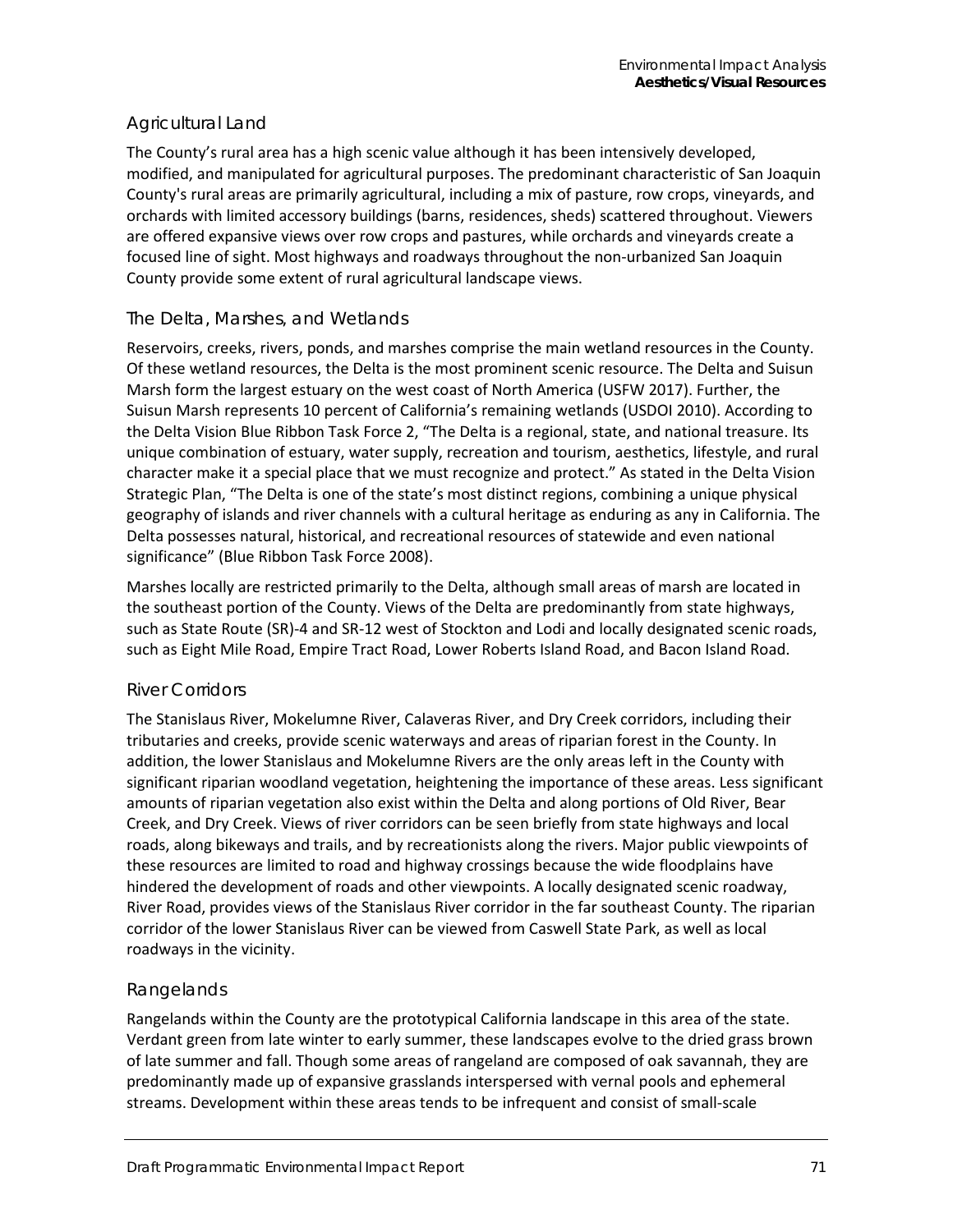agricultural improvements. Rangelands are the primary landscape type in the eastern area of the County, and west of I-5, I-205, and I-580. Primary viewpoints of rangelands include I-5, I-205 and I-580 and SR-33 in the western County, and SR-4, SR-12, SR-26, SR-88 and SR-120, Shelton Road, Clements Road, Liberty Road, and Mackville Road in eastern San Joaquin County.

### *Scenic Panoramas*

Coastal range and Sierra Nevada foothill views from the wide valley floor constitute the majority of scenic vistas in the County. These ranges are most often viewed from roadways. The coastal Diablo Range borders San Joaquin County on the west and is composed of gently to steeply rolling hills. Views of the Diablo Range can be seen along the I-5 and I-580 corridor, from portions of SR-33, and Corral Hollow Road. The foothills of the Sierra Nevada border San Joaquin County on the east, and are composed of gently rolling hills leading to the sharper terrain of the Sierra in the background. The dominant colors of the mountains and hills vary with the season, with golden brown hues through most of the year replaced by the green of vegetation in response to the winter rains. Due to poor air quality within the County, views of these scenic panoramas are often obscured, with views of the Sierra Nevada limited.

### *Scenic Water Resources and Wild and Scenic Rivers*

Water resources are important visual resources that draw tourists to the area for recreational opportunities. The most visually significant water bodies in the area are part of the Sacramento-San Joaquin River Delta.

## **Scenic Corridors and Highways**

### *Corridors*

A scenic corridor is the view from the road that may include a distant panorama and/or the immediate roadside area. A scenic corridor encompasses the outstanding natural features and landscapes that are considered scenic. It is the visual quality of the man-made or natural environments within a scenic corridor that are responsible for its scenic value. Commonly, the physical limits of a scenic corridor are broken down into foreground views (0 to 0.25 mile) and distant views (over 0.25 mile). In addition to distinct foreground and distant views, the visual quality of a scenic corridor is defined by special features, which include:

- **Focal points:** prominent natural or man-made features which immediately catch the eye
- **Transition areas:** locations where the visual environment changes dramatically
- **Gateways:** locations which mark the entrance to a community or geographic area

### *Highways*

A scenic highway is generally defined by Caltrans as a public highway that traverses an area of outstanding scenic quality, containing striking views, flora, geology, or other unique natural attributes. A highway may be designated scenic depending upon how much of the natural landscape can be seen by travelers, the scenic quality of the landscape, and the extent to which development intrudes upon the traveler's enjoyment of the view.

The status of a proposed state scenic highway changes from eligible to officially designated when the local governing body applies to Caltrans for scenic highway approval, adopts a Corridor Protection Program, and receives notification that the highway has been officially designated a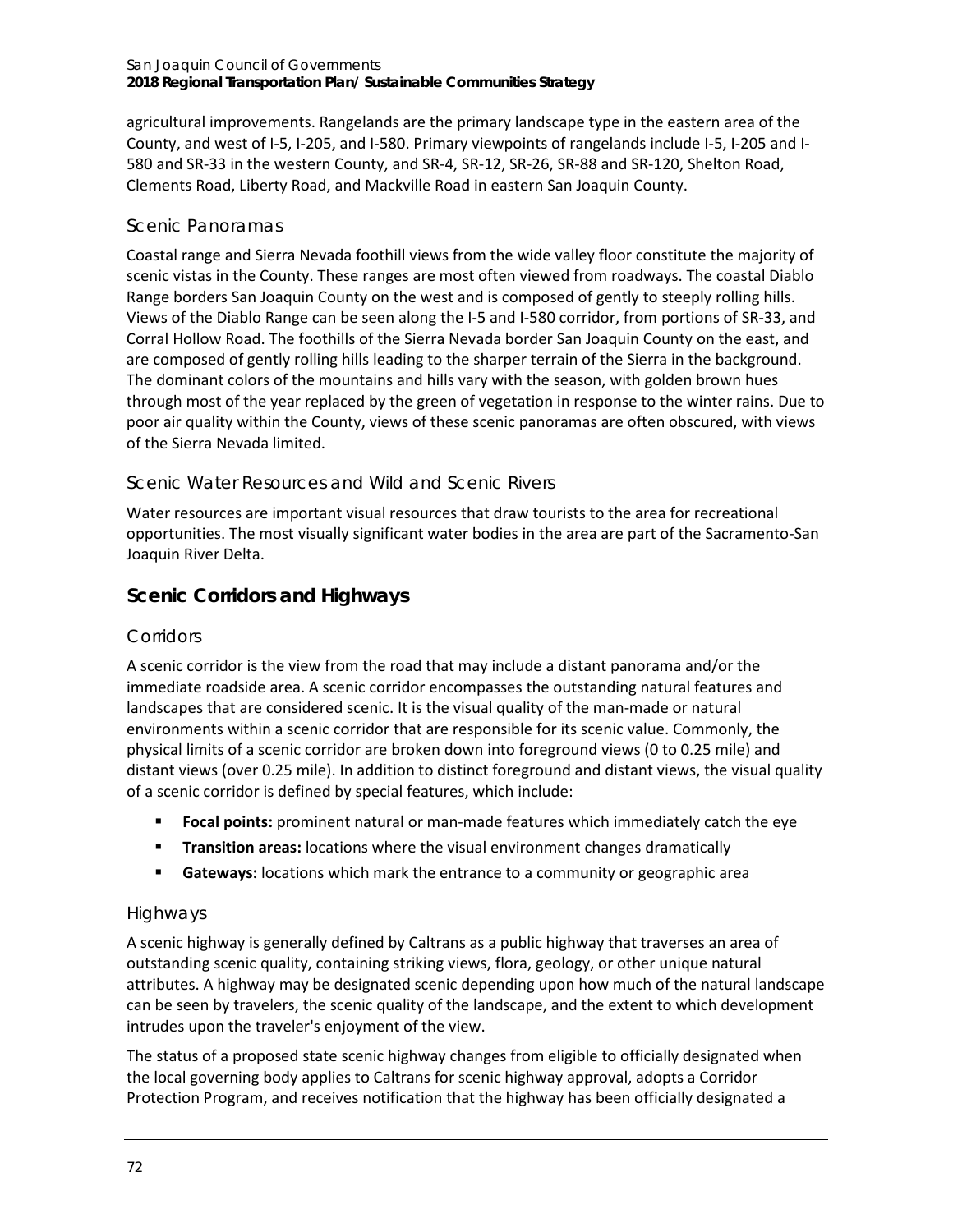Scenic Highway. San Joaquin County has also designated scenic routes as valuable in enhancing the recreational experience for County residents and non-residents. The designation of scenic routes is based on County General Plan Policy NCR-7.3 Designate Scenic Routes, which states that the criteria for selection of scenic routes should specify that the route has one or more of the following characteristics:

- It leads to a recreational area
- **If all provides a representative sampling of the scenic diversity within the County**
- It exhibits unusual natural or manmade features of interest
- It provides opportunities to view activities outside the normal routine of most people
- **If provides a route for people to view the Delta waterways**
- It links two scenic routes or connects with scenic routes of cities or other counties

As presented i[n Table 2,](#page-4-0) there are two officially designated scenic highways in San Joaquin County and located along stretches of I-580 and I-5.

<span id="page-4-0"></span>

| Table 2 Officially Designated State Scenic Highways - San Joaquin County |  |
|--------------------------------------------------------------------------|--|
|                                                                          |  |

| Highway                                                | Location                                          | Length (miles) |
|--------------------------------------------------------|---------------------------------------------------|----------------|
| Interstate 580                                         | From Interstate 5 to the Alameda County Line      | 15.40          |
| Interstate 5                                           | From the Stanislaus County Line to Interstate 580 | 0.70           |
| Source: California Department Of Transportation, 2013. |                                                   |                |

As shown in [Table 3,](#page-4-1) San Joaquin County currently has 26 Designated Scenic Routes. The County and state designated scenic highways within the 2018 RTP/SCS planning area are shown in [Figure 5.](#page-6-0)

### <span id="page-4-1"></span>**Table 3 San Joaquin County Designated Routes**

| <b>Road Name</b>    | <b>Segment Begin</b> | <b>Segment End</b>           | Configuration                      | <b>Scenic Resources</b>                                                      |
|---------------------|----------------------|------------------------------|------------------------------------|------------------------------------------------------------------------------|
| Liberty Road        | <b>SR 88</b>         | <b>Amador County</b><br>Line | East/west two-lane rural<br>road   | Range/grazing land; Camanche<br>Reservoir                                    |
| <b>Collier Road</b> | Mackville Rd         | <b>SR 88</b>                 | East/west two-lane rural<br>road   | Range/grazing land                                                           |
| Mackville Road      | SR-12/88             | Collier Road                 | North/south two-lane<br>rural road | Community of Clements;<br>cropland; aggregate mine; park;<br>Mokelumne River |
| Jahant Road         | <b>Tully Road</b>    | Mackville Road               | East/west two-lane rural<br>road   | Range/grazing land; rural<br>residences                                      |
| <b>Tully Road</b>   | Jahant Road          | Peltier Road                 | North/south two-lane<br>rural road | Cropland; rural residences                                                   |
| Peltier Road        | <b>Elliott Road</b>  | <b>Tully Road</b>            | road                               | East/west two-lane rural Cropland; rural residences                          |
| <b>Elliott Road</b> | SR-12/88             | Peltier Road                 | North/south two-lane<br>rural road | Community of Lockeford;<br>cropland; Mokelumne River;<br>rural residences    |
| Jack Tone Road      | Eight Mile Road      | SR-12/88                     | North/south two-lane<br>rural road | Community of Lockeford;<br>cropland; orchards;<br>rural residences           |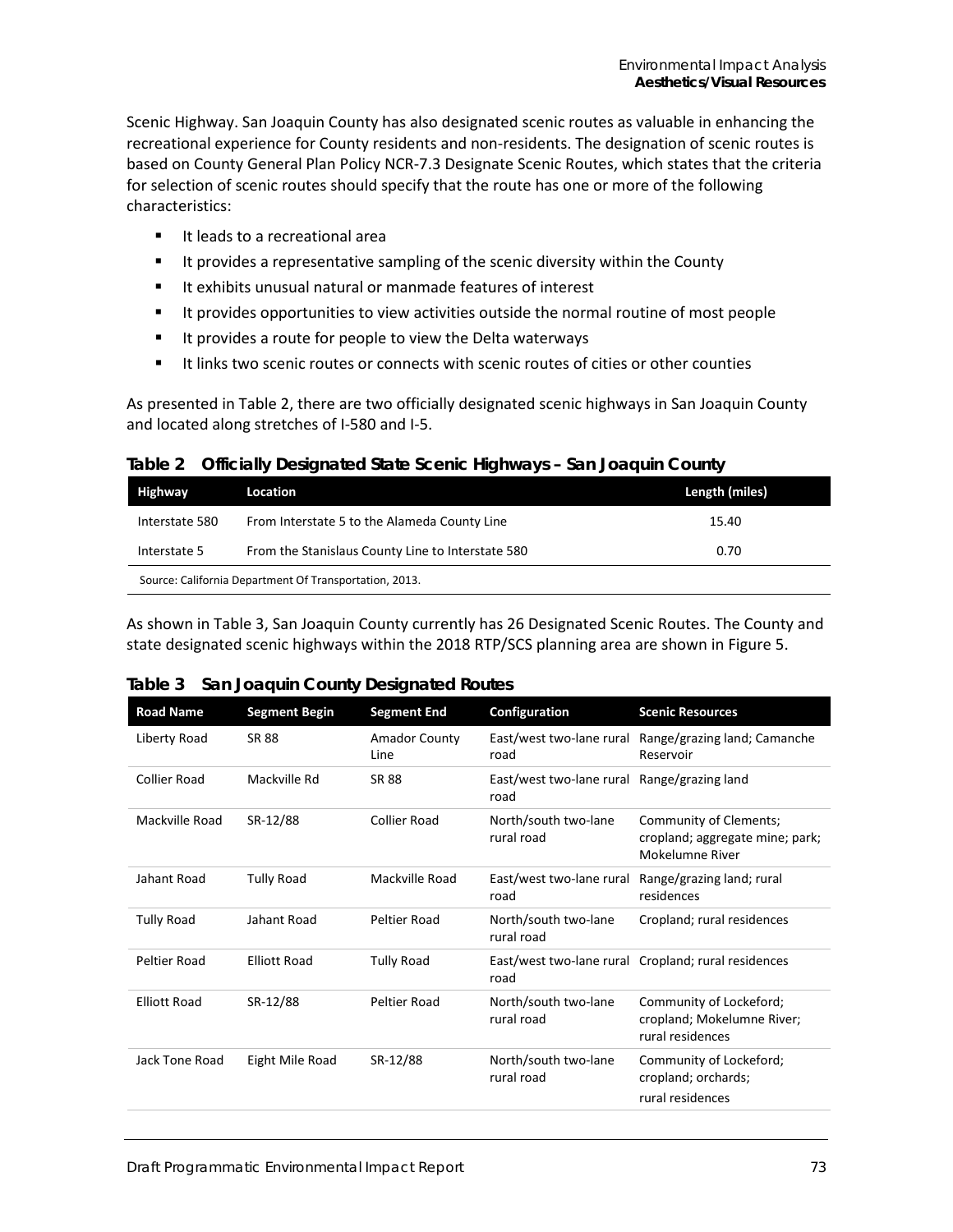| <b>Road Name</b>                          | <b>Segment Begin</b>                | <b>Segment End</b>                  | Configuration                                   | <b>Scenic Resources</b>                                                         |
|-------------------------------------------|-------------------------------------|-------------------------------------|-------------------------------------------------|---------------------------------------------------------------------------------|
| Eight Mile Road                           | SR 88                               | Jack Tone Road                      | road                                            | East/west two-lane rural Cropland; orchards; rural<br>residences                |
| Clements Road                             | <b>Comstock Road</b>                | SR-12/88                            | North/south two-lane<br>rural road              | Cropland; range/grazing land                                                    |
| <b>Comstock Road</b>                      | <b>Clements Road</b>                | Fine Road                           | East/west two-lane rural Orchards<br>road       |                                                                                 |
| Fine Road                                 | SR 26                               | Comstock Road                       | North/south two-lane<br>rural road              | Orchards                                                                        |
| SR 26                                     | Fine Road                           | Calaveras County<br>Line            | East/west two-lane rural<br>highway             | Orchards; Mormon Slough;<br>range/grazing land                                  |
| <b>Shelton Road</b>                       | SR 26                               | Calaveras County<br>Line/Wimer Road | North/south two-lane<br>rural road              | Calaveras River; orchards;<br>range/grazing land                                |
| Shelton Road                              | Calaveras County<br>Line/Wimer Road | SR 26                               | North/south two-lane<br>rural road              | Orchards and range/grazing land                                                 |
| Interstate 5                              | SR <sub>4</sub>                     | Sacramento Co.<br>Line              | North/south six- to four-<br>lane rural freeway | Cropland; Mokelumne River;<br>riparian vegetation                               |
| Eight Mile Road                           | <b>Empire Tract</b>                 | <b>Thorton Road</b>                 | road                                            | East/west two-lane rural Cropland; riparian vegetation;<br>Delta waterways      |
| <b>Empire Tract</b><br>Perimeter<br>Roads | Eight Mile Road                     | Eight Mile Road                     | two-lane rural road                             | Cropland; riparian vegetation;<br>Delta waterways                               |
| <b>Inland Drive</b>                       | SR <sub>4</sub>                     | McDonald Road                       | Two-lane rural road                             | Cropland                                                                        |
| McDonald<br>Road                          | <b>Inland Drive</b>                 | Neugebauer<br>Road                  | Two-lane rural road                             | Cropland                                                                        |
| Neugebauer<br>Road                        | McDonald Road                       | Holt Road                           | Two-lane rural road                             | Cropland; riparian vegetation;<br>Delta waterways                               |
| <b>Holt Road</b>                          | Neugebauer Road                     | <b>McDonald Road</b><br>SR 4        | Two-lane rural road                             | Cropland                                                                        |
| SR <sub>4</sub>                           | Contra Costa Co.<br>Line            | <b>Trappers Road</b>                | East/west two-lane rural<br>highway             | Cropland; riparian vegetation;<br>Delta waterways                               |
| Bacon Island<br>Road                      | SR <sub>4</sub>                     | Connection<br>Slough                | Two-lane rural road                             | Cropland; riparian vegetation;<br>Delta waterways                               |
| Corral Hollow<br>Road                     | Alameda Co. Line                    | Interstate 580                      | road                                            | East/west two-lane rural Range; Diablo Range foothills;<br>Corral Hollow canyon |
| Austin Road                               | Stanislaus Co. Line                 | SR 99                               | North/south two-lane<br>rural road              | Cropland                                                                        |
| <b>River Road</b>                         | Ripon Road                          | Santa Fe Road                       | East/west two-lane rural<br>road                | Cropland; orchards; riparian<br>vegetation; Stanislaus River                    |

## **Wild and Scenic Rivers**

Federal agencies have jurisdiction, under the Wild and Scenic Rivers Act, to designate rivers or river sections to "be preserved in free-flowing condition and protected for the benefit and enjoyment of present and future generations." Currently, there are no rivers in San Joaquin County designated under the National Wild and Scenic Rivers System (Wild and Scenic Rivers Council 2017).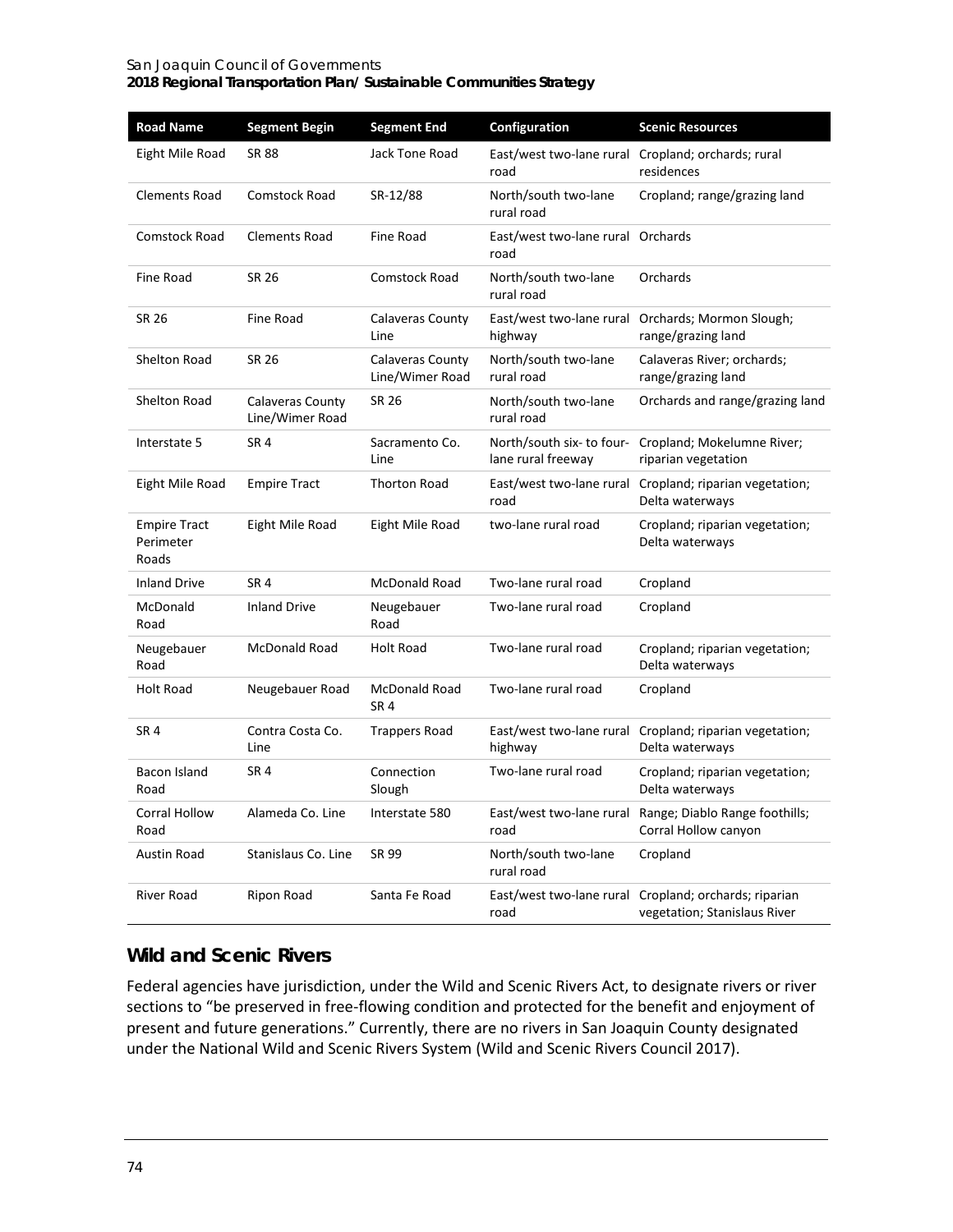

<span id="page-6-0"></span>**Figure 5 RTP/SCS Projects and San Joaquin County Designated Scenic Routes**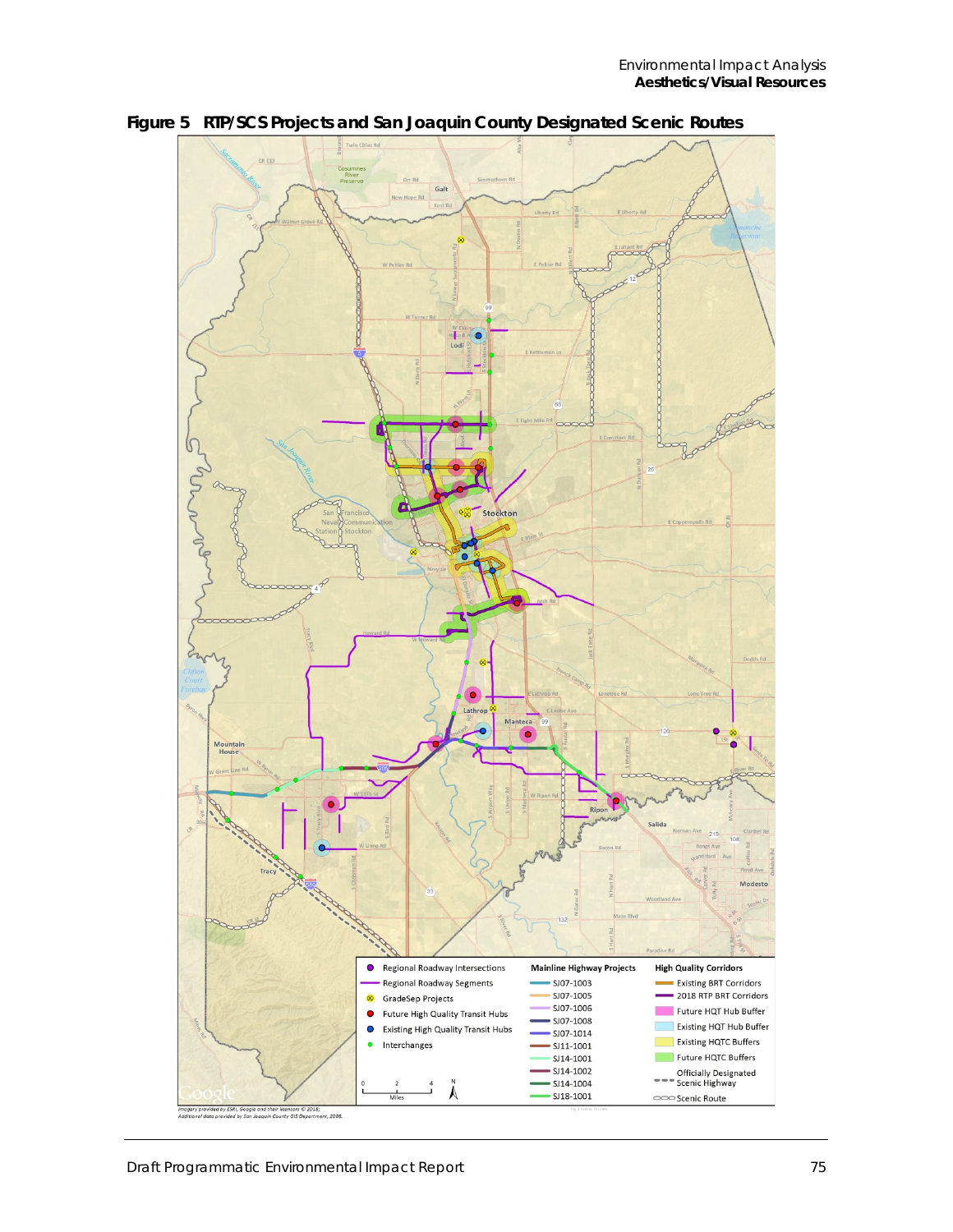# **b. Regulatory Setting**

# **Federal**

## *U.S. Department of Transportation Act, Section 4(f)*

Section 4(f) of the Department of Transportation Act (DOT Act) of 1966 (49 U.S.C. § 303) was enacted to preserve the natural beauty of the countryside and public park and recreation lands, wildlife and waterfowl refuges, and historic sites. Section 4(f) requires a comprehensive evaluation of all environmental impacts resulting from federal-aid transportation projects administered by the Federal Highway Administration (FHWA), Federal Transit Administration (FTA), and Federal Aviation Administration (FAA) that involve the use, or interference with use, of the following types of land:

- **Public park lands;**
- Recreation areas;
- **Wildlife and waterfowl refuges; and**
- Publicly- or privately-owned historic properties of federal, state, or local significance.

This evaluation, called the Section 4(f) statement, must be sufficiently detailed to permit the U.S. Secretary of Transportation to determine that:

- There is no feasible and prudent alternative to the use of such land;
- **The program includes all possible planning to minimize harm to any park, recreation area,** wildlife and waterfowl refuge, or historic site that would result from the use of such lands; or
- That if there is a feasible and prudent alternative, a proposed project using Section 4(f) lands cannot be approved the by Secretary; or if there is no feasible and prudent alternative, the proposed project must include all possible planning to minimize harm to the affected lands.

Detailed inventories of the locations and likely impacts on resources that fall into the Section 4(f) category are required in project-level environmental assessments.

In August 2005, Section 4(f) was amended to simplify the process for approval or projects that have only minimal impacts on lands affected by Section 4(f). Under the new provisions, the U.S. Secretary of Transportation may find such a minimal impact if consultation with the State Historic Preservation Officer (SHPO) results in a determination that a transportation project will have no adverse effect on the historic site or that there will be no historic properties affected by the proposed action. In this instance, analysis of avoidance alternatives is not required and the Section 4(f) evaluation process is complete.

## **State**

### *California Scenic Highway Program*

Recognizing the value of scenic areas and view from roads in such areas, the State Legislature established the California Scenic Highway Program in 1963. This legislation preserves and protects scenic highway corridors from changes that would diminish the aesthetic value of lands adjacent to highways. The goal of the Scenic Highway Program is to preserve and enhance the natural beauty of California. Under this program, a number of State Routes have been designated as eligible for inclusion as scenic routes. Once the local jurisdiction through which the roadway passes have established a corridor protection program and the Departmental Transportation Advisory Committee recommends designation of the roadway, the State may officially designate roadways as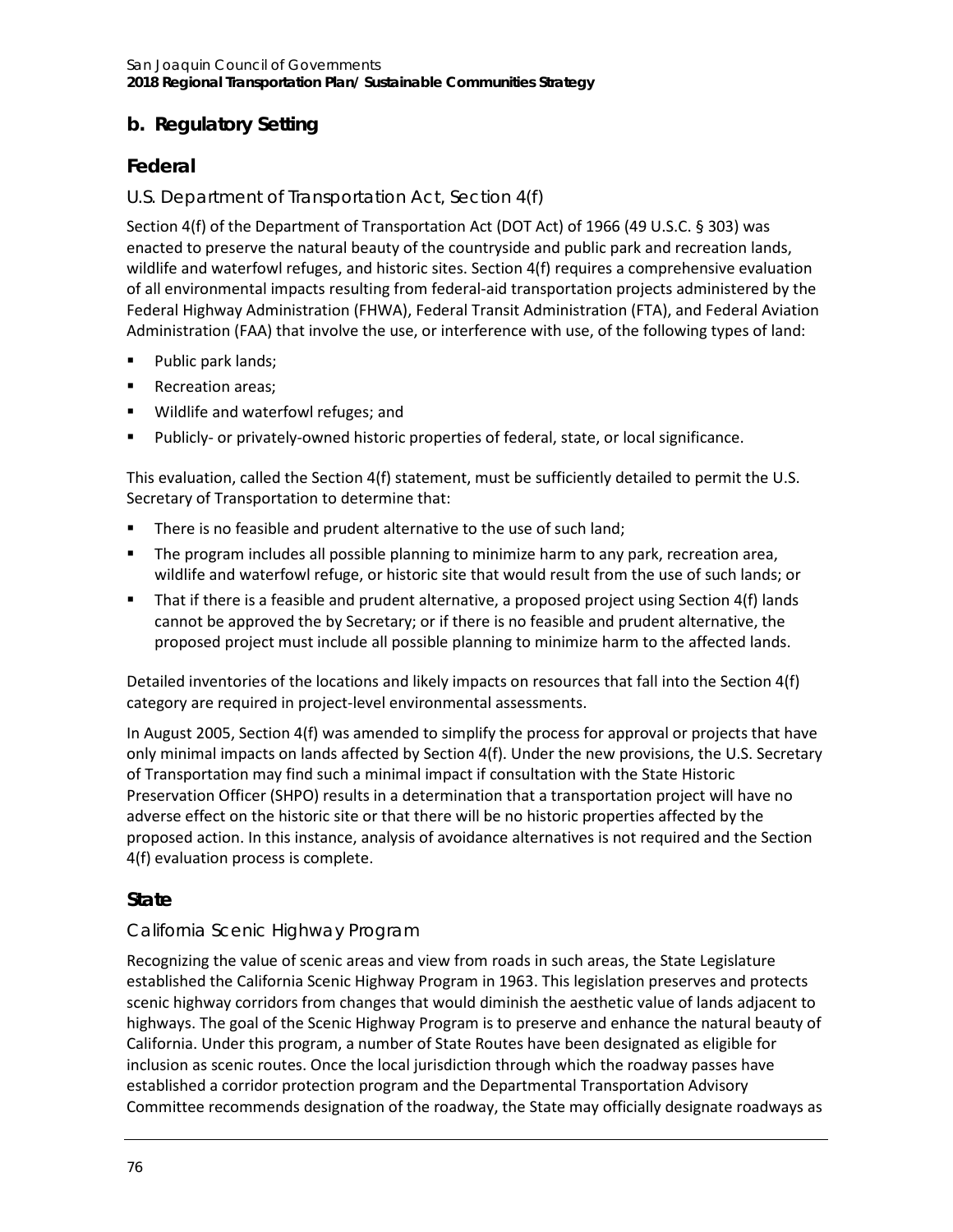scenic routes. Interstate highways, State Routes, and county roads may be designated as scenic under the program. The Master Plan of State Highways Eligible for Official Scenic Highway Designation maps designated highway segments, as well as those that are eligible for designation. Changes to the map require an act of the State Legislature.

As noted, a corridor protection program must be adopted by the local governments with land use jurisdiction over the area through which the roadway passes as the first step in moving a road from "eligible" to "designated" status. Each designated corridor is monitored by the State and designation may be revoked if a local government fails to enforce the provisions of the corridor protection program. While there are no restrictions on scenic highway projects, local agencies and the California Department of Transportation (Caltrans) must act together to coordinate transportation and development projects and ensure the protection of the corridor's scenic value to the greatest extent possible, including undergrounding all visible electric distribution and communication utilities within 1,000 feet of a Scenic Highway. In some cases, local governments have their own land use and site planning regulations in place to protect scenic values along a designated corridor. At a minimum, each corridor protection program must include:

- Regulation of land use and density of development,
- **Detailed land and site planning,**
- **Control of outdoor advertising devices,**
- **EXECONTROL** Control of earthmoving and landscaping, and
- **Regulation of the design and appearance of structures and equipment.**

The Master Plan of State Highways Eligible for Official Scenic Highway Designation requires that proposed realignments and route improvements be evaluated for their impact on the scenic qualities of the corridor.

### *Caltrans Adopt-a-Highway Program*

Caltrans administers the Adopt-a-Highway program to improve and maintain the visual quality of California highways which was established in 1989. The program provides an avenue for individuals, organizations, or businesses to help maintain sections of roadside within California's State Highway System. Groups have the option to participate as volunteers or to hire a maintenance service provider to perform the work on their behalf. Adoptions usually span a two-mile stretch of roadside, and permits are issued for five-year periods. Since 1989, more than 120,000 California residents have kept 15,000 shoulder miles of state roadways clean by engaging in litter removal, tree and flower planting, graffiti removal, and vegetation removal.

### **Regional and Local**

### *City and County General Plans*

The general plans and zoning ordinances of the cities within the San Joaquin County area regulate design and the built environment within those communities, while the general plan for each county performing the same function within unincorporated areas. In all cases, the general plans and zoning typically prescribe visual resource policies, and in some cases, require development review of projects. In general, little direction is provided regarding the design of roadways, which are typically subject to adopted Caltrans or local engineering standards related to safety and capacity, rather than aesthetics**.**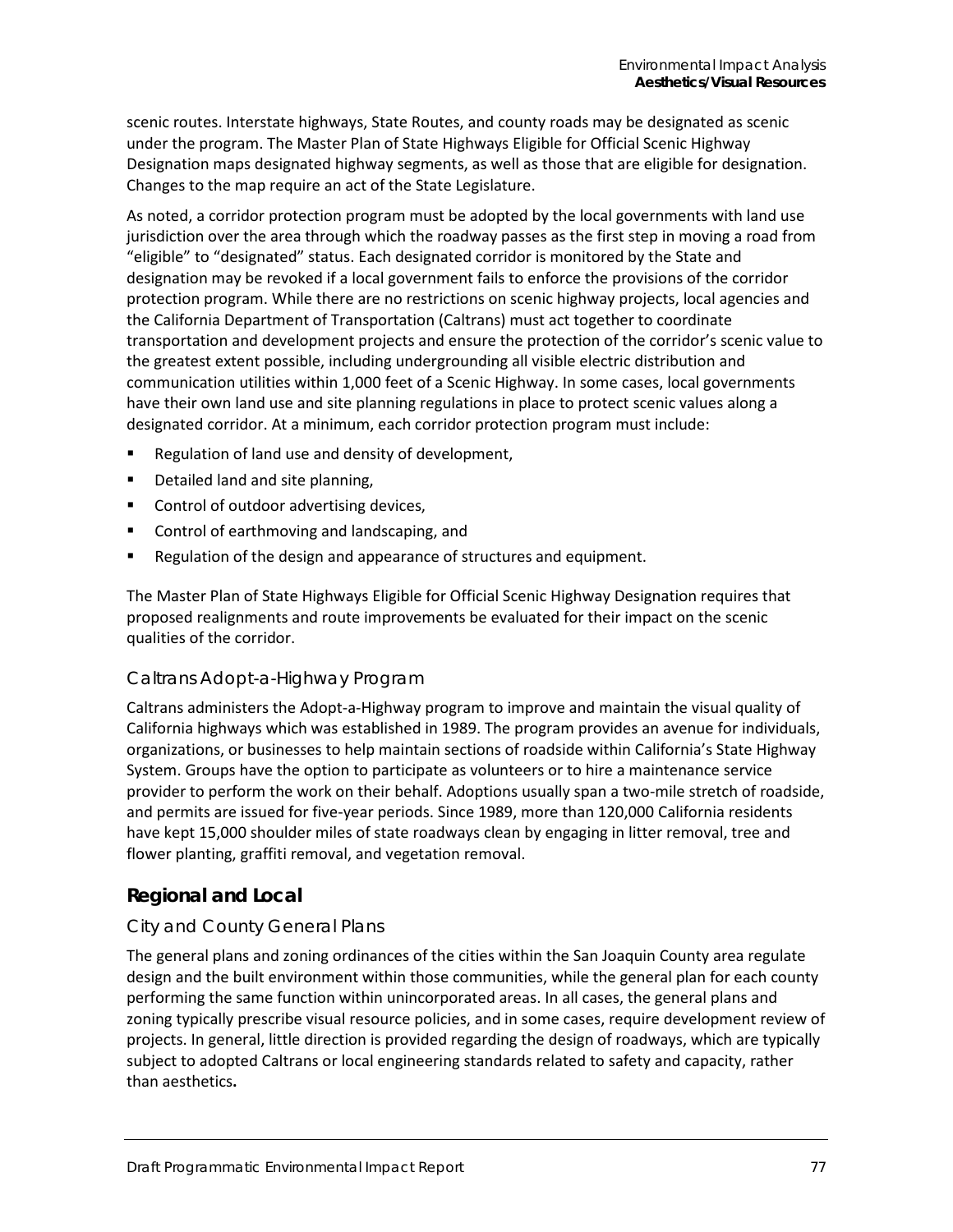Most local planning guidelines to preserve and enhance visual quality and aesthetic resources of urban and natural areas are established in a jurisdiction's General Plan. Cities and counties can use open space easements as a mechanism to preserve scenic resources, if they have adopted openspace plans, as provided by the Open Space Easement Act of 1974 and codified in California Government Code (Section 51070 et seq.). According to the Act, a city may acquire or approve an open-space easement through a variety of means, including use of public money.

# 4.1.2 Impact Analysis

## **a. Methodology and Significance Thresholds**

## **Methodology**

Environmental assessment of a proposed project's impacts to the aesthetic and visual resources of a site begins with identification of the existing visual resources on and off that site, including the site's physical attributes, its relative visibility, and its relative uniqueness. The assessment of aesthetic impacts involves a qualitative analysis that is inherently subjective in nature. Different viewers react to viewsheds and aesthetic conditions differently. This evaluation measures the existing visual resource against the proposed action, analyzing the nature of the anticipated change.

It is important to distinguish between public and private views. Private views are those views seen from privately-owned land, including views from private residences, and are typically enjoyed by individuals. Public views are experienced by the collective public. These include views of significant landscape features such as the Coastal ranges and the Sierra Nevada foothills, as seen from public viewing space, not privately-owned properties. California Environmental Quality Act (CEQA) (PRC §21000 et seq.) case law has established that only public views, not private views, need be analyzed under CEQA. For example, in *Association for Protection etc. Values v. City of Ukiah (1991) 2 Cal. App. 4th 720 [3 Cal. Rptr.2d 488]* the court determined that "we must differentiate between adverse impacts upon particular persons and adverse impacts upon the environment of person in general." As recognized by the court in *Topanga Beach Renters Assn. v. Department of General Services (1976) 58 Cal. App.3d 188 [129 Cal. Rptr. 739]*: "[A]ll government activity has some direct or indirect adverse effect on some persons. The issue is not whether [the project] will adversely affect particular persons but whether [the project] will adversely affect the environment of persons in general." Therefore, for this analysis, only public views will be considered when analyzing the visual impacts of implementing the 2018 RTP/SCS.

## **Significance Thresholds**

Appendix G of the State CEQA Guideline identifies the following criteria for determining whether a project's impacts would have a significant impact related to aesthetics/visual resources:

- 1. Have a substantial adverse effect on a scenic vista;
- 2. Substantially damage scenic resources, including, but not limited to, trees, rock outcroppings, and historic buildings within a state scenic highway;
- 3. Substantially degrade the existing visual character or quality of the site or its surroundings; and/or
- 4. Create a new source of substantial light or glare that would adversely affect day or nighttime views in the area.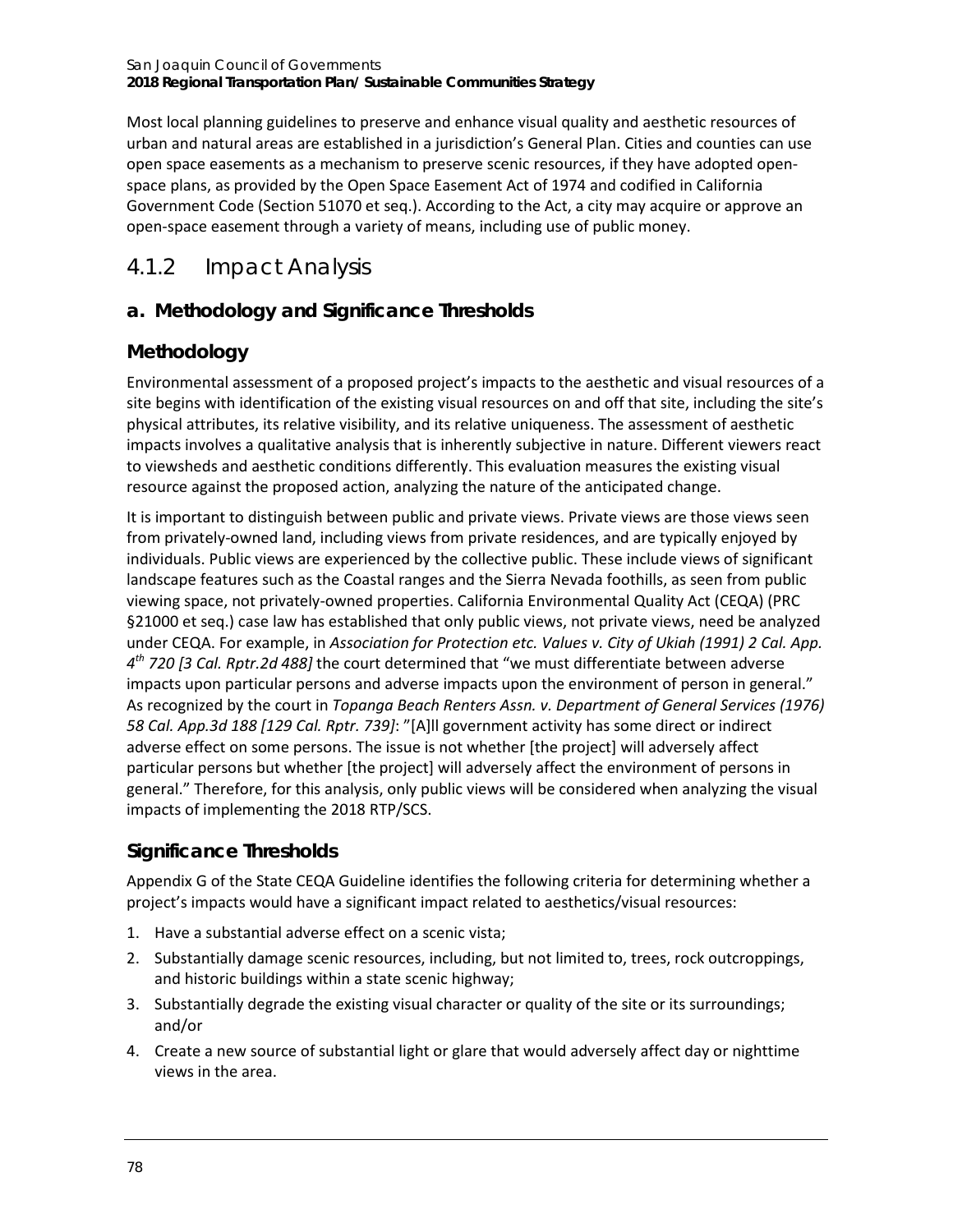## **b. Project Impacts and Mitigation Measures**

The analysis assesses the potential impacts to visual resources that could result from implementation of the proposed RTP/SCS. Impacts to aesthetic resources are assessed in terms of both land use and transportation changes that could occur under the 2018 RTP/SCS. By 2042, implementation of the proposed RTP/SCS will result in a land use pattern and transportation network that is different from existing conditions. Unless otherwise stated, "existing conditions" refers to conditions in the year 2018.

Due to the programmatic nature of the 2018 RTP/SCS, a precise, project-level analysis of the specific impacts associated with individual transportation and land use projects is not possible at this time. In general, however, implementation of proposed transportation improvements and future projects under the land use scenario envisioned by the 2018 RTP/SCS could result in the impacts as described in the following section.

| <b>Threshold 1:</b> Have a substantial adverse effect on a scenic vista                               |
|-------------------------------------------------------------------------------------------------------|
| <b>Threshold 2:</b> Substantially damage scenic resources, including, but not limited to, trees, rock |
| outcroppings, and historic buildings within a state scenic highway                                    |

**IMPACT AES-1 PROPOSED TRANSPORTATION IMPROVEMENT PROJECTS AND LAND USE PATTERNS ENVISIONED BY THE 2018 RTP/SCS MAY IMPAIR PUBLIC VIEWS ALONG DESIGNATED SCENIC CORRIDORS, INCLUDING STATE SCENIC HIGHWAYS. THIS WOULD BE A SIGNIFICANT AND UNAVOIDABLE IMPACT.**

### **Scenic Resources**

Within the RTP/SCS plan area, views of scenic resources, including the Sierra Nevada foothills, the Diablo Range, and the Sacramento-San Joaquin River Delta can be seen from highways and roadways, including scenic corridors, throughout the County. Implementation of the transportation improvements and changes to land use patterns identified in the proposed 2018 RTP/SCS could result in visual impacts by blocking or impeding views of significant landscape features. In general, the potential to impact panoramic views and landscapes (both natural and man-made) varies by the location of transportation improvement projects. Panoramic views are found both in open space areas and in developed urban areas.

Improvements to existing transportation infrastructure, resulting from the implementation of the proposed 2018 RTP/SCS, such as roadway widening, bridge replacements, signal installation, and road rehabilitation, could result in modification of the foreground of the various scenic viewsheds throughout the County. There is also potential for the 2018 RTP/SCS transportation projects, such as new roadways and bridges, to affect scenic resources within the area. This would include RTP/SCS transportation projects that are located adjacent to a broad viewshed such as the mountain ranges, rangelands, valleys, ridgelines, or water bodies along roadways, or adjacent to the focal point of the forefront of the broad viewshed, such as visually important trees, rocks, or historic buildings.

Both changes to land use patterns and transportation improvements have the potential to change the view of the middle ground or background elements of broad viewsheds through the conversion of open space uses to transportation use and/or urban use, or through the removal of visually important resources (such as trees, rocks, or historic buildings). RTP/SCS transportation projects could include features, such as sound walls, substantial grading, or structures (for example bridges, elevated passenger/commercial rail tracks) that could disrupt views.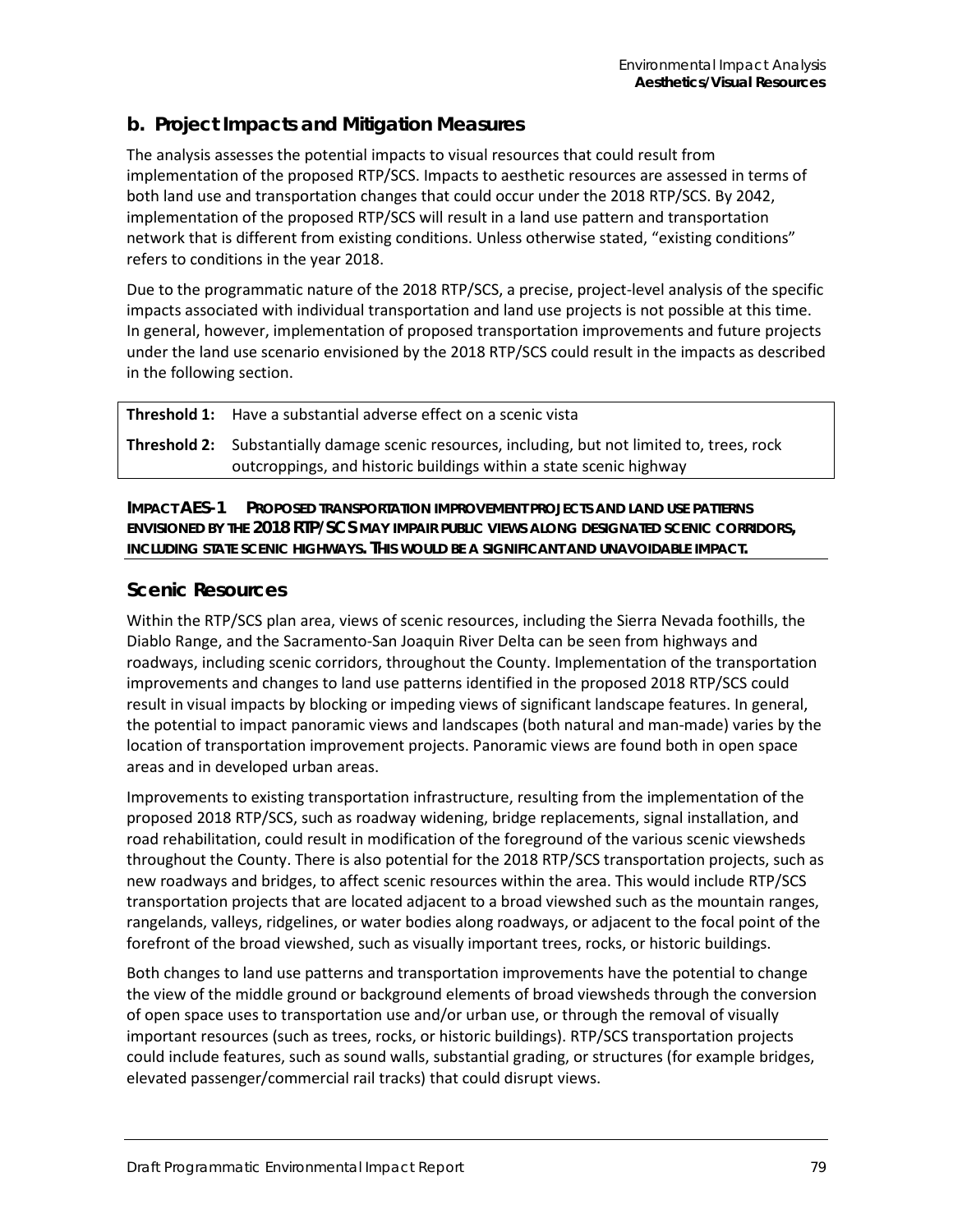Changes in land use patterns would introduce a variety of urban uses in to existing open space land and increase density in existing urban areas. Changes in land use patterns and individual RTP/SCS transportation projects could cause intermittent interruption in views to users of the highways, roadways, and rail system. Such changes to views would result in significant impacts. In some cases, impacts to visual resources can be reduced to less than significant levels by avoiding certain highprofile improvements and/or by minimizing alterations, and/or designing new structures so that they do not impede the scenic landscape and/or view.

# **Scenic Highways**

As discussed in the setting and shown i[n Table 2](#page-4-0) an[d Table 3,](#page-4-1) there are two officially designated state scenic highways and numerous County-designated scenic view corridors in the SJCOG region. Visual resource impacts from construction on or adjacent to these roadways could include: blockage of views by construction equipment and staging areas; disruption of views by temporary signage; and exposure of slopes and removal of vegetation. These effects would be temporary during the construction phase. In the long-term, implementation of the 2018 RTP/SCS would generally result in modification of existing transportation facilities within existing highway, roadway, or railroad rightsof-way. Further, many of the proposed projects are at-grade with the surrounding environment. As such, most of the road and highway investment are not likely to result in massive obstructions or blockages of surrounding views nor modify or substantially alter existing scenic resources viewed from a scenic vista or state scenic highway. Similarly, land use development envisioned by the 2018 RTP/SCS would be focused primarily in urban infill areas. Scenic vistas and designated scenic highways are generally located in undeveloped, rural areas, such that most future land use development envisioned in the 2018 RTP/SCS would not be expected to block or substantially alter scenic vistas.

Portions of I-580 and I-5 are state-designated scenic highways in the County. These state-designated corridors are protected under the Corridor Protection Programs that safeguard scenic corridors from encroaching development. When a city or county nominates a roadway for designation it must also adopt ordinances, zoning and/or planning policies to preserve the scenic quality of the corridor or document that such regulations already exist in various portions of local codes. In particular, Corridor Protection Programs must include (1) regulation of land uses and density of development (2) detailed land use and site planning (3) control of outdoor advertising (4) careful attention to and control of earthmoving and landscaping, and (5) the design and appearance of structures and equipment. The 2018 RTP/SCS includes transportation projects and development projects (such as interchange improvements) which are located on state-designated scenic highway portions of the I-580 or I-5 in San Joaquin County. [Figure 5](#page-6-0) shows the location of the RTP/SCS projects in relation to the County's state designated scenic highways and scenic routes. Thus, as development could take place near state-designated scenic highways, existing panoramic views, and views of significant landscape features or landforms could be affected. Although urban areas already have substantial existing transportation infrastructure and a variety of development (such as the San Joaquin Regional Transit District's (SJRTD) Bus Rapid Transit (BRT) system and the Downtown Transit Center located in Stockton), additional infrastructure in these areas proposed by the RTP/SCS would potentially impede or change the existing panoramic views or landscape features in the County.

While each jurisdiction in which land use and transportation improvements may be located has policies related to the protection of scenic resources and views, the potential remains for removal of scenic features and/or the addition of obstructing features, particularly those that would be in the foreground of scenic viewsheds and vistas. The permanent removal or addition of infrastructure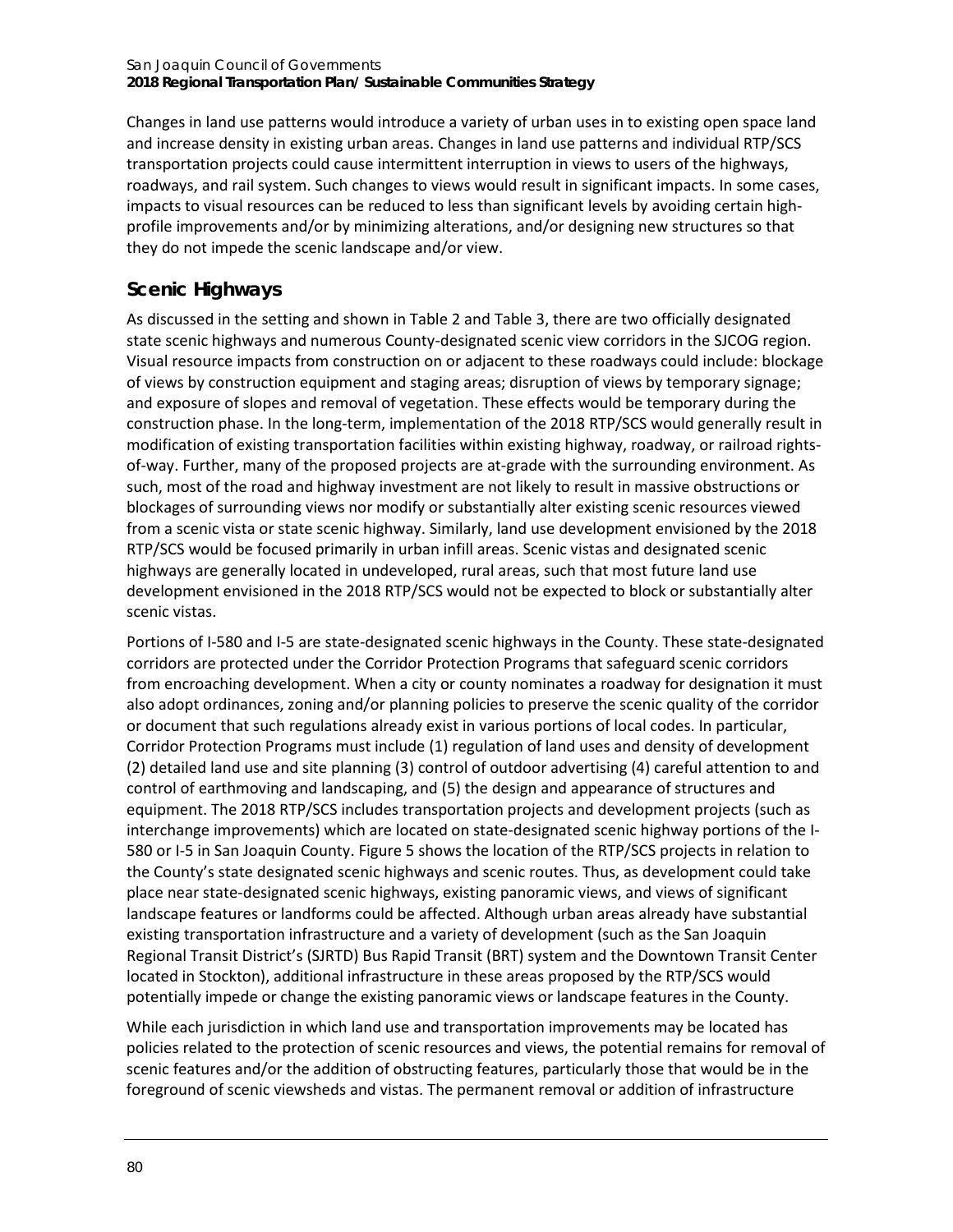affecting scenic vistas or development within scenic highways would result in impacts to views or views of significant features. Changes related to land use and/or transportation projects are considered significant and unavoidable. Mitigation Measures AES-1(a) through AES-1(c), described below would reduce to the extent feasible but not necessarily eliminate potential significant adverse impacts.

## **Mitigation Measures**

For transportation projects under their jurisdiction, SJCOG shall implement, and transportation project sponsor agencies can and should implement, the following mitigation measures. These mitigation measures have been developed for the 2018 RTP/SCS program where applicable for transportation projects that would potentially degrade scenic vistas and/or scenic resources within a state scenic highway. Municipalities in the SJCOG region can and should implement these measures, where relevant to land use projects implementing the 2018 RTP/SCS.

### *AES-1(a) Regional Planning Efforts*

Impacts to aesthetic resources shall be minimized through cooperation, information sharing, and SJCOG's ongoing regional planning efforts.

### *AES-1(b) Alternative Design*

Project sponsors shall identify and protect panoramic views and significant landscape features or landforms and implement project-specific mitigation as applicable. If it is determined that a project would significantly obstruct scenic views, implementing and local agencies can and should consider alternative designs that seek to avoid and/or minimize obstruction of scenic views to the extent feasible. Project-specific design measures may include reduction in height of improvements or width of improvements to reduce obstruction of views, or relocation of improvements to reduce obstruction of views. Implementing local agencies can and should consider taking the following (or equivalent) actions:

- Require that the scale and massing of new development in higher-density areas provide appropriate transitions in building height and bulk that are sensitive to the physical and visual character of adjoining neighborhoods that have lower development intensities and building heights; ensure building heights stepped back from sensitive adjoining uses to maintain appropriate transitions in scale and to protect scenic views;
- Avoid siting electric towers, solar power facilities, wind power facilities, communication transmission facilities and/or above ground lines along scenic roadways and routes, to the maximum feasible extent;
- Prohibit projects and activities that would obscure, detract from, or negatively affect the quality of views from designated scenic roadways or scenic highways; and comply with other local general plan policies and local control related to the protection of panoramic or scenic views or views of significant landscape features or landforms.

### **Significance After Mitigation**

Although identified mitigation would help reduce impacts related to state-designated scenic highway corridors and scenic resources, individual transportation infrastructure projects as well as land use development included in the 2018 RTP/SCS could still result in obstructions to panoramic views and views of important landscape features or landforms (mountains, deltas, marshes,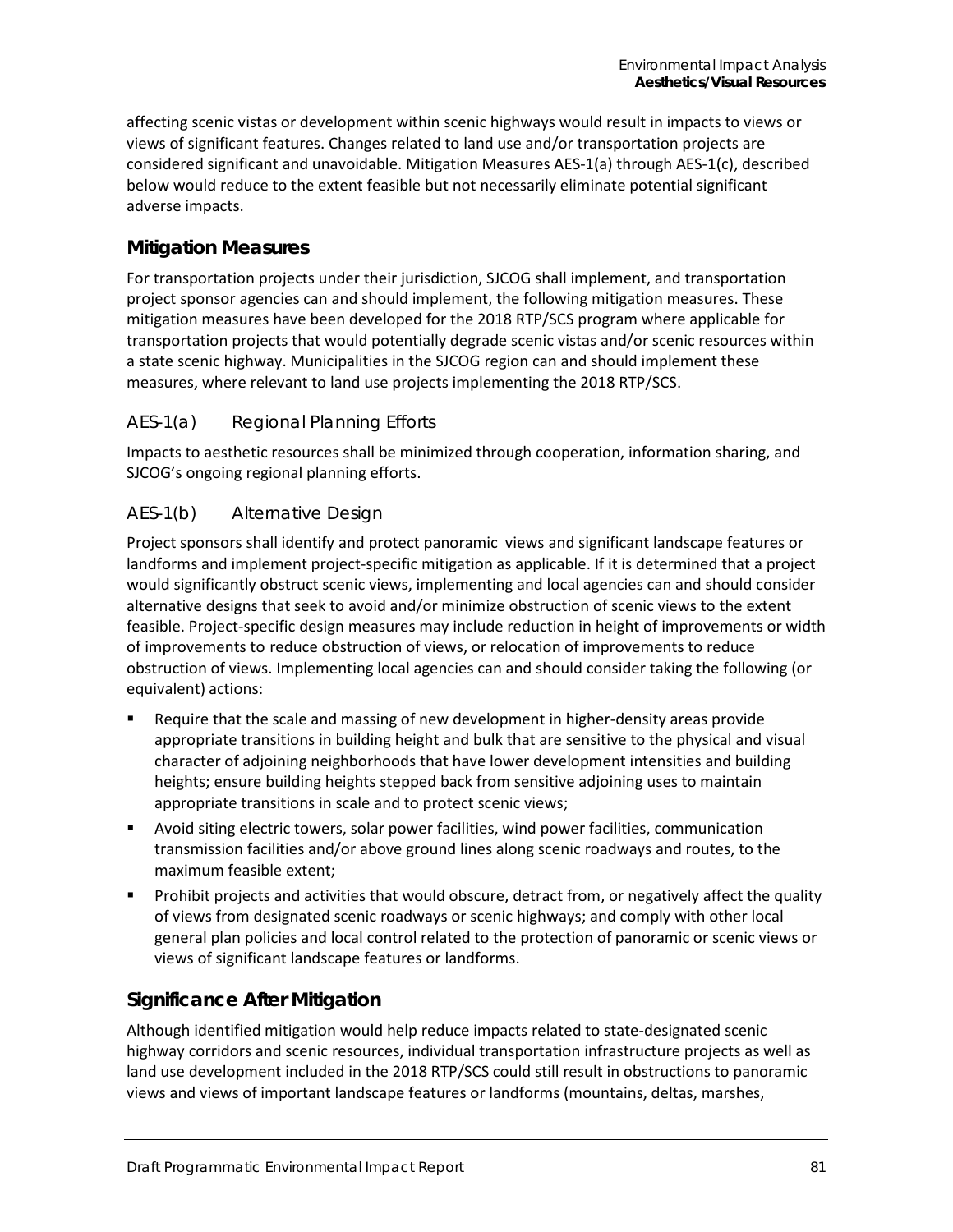wetlands, rivers, rangelands, or important man-made structures) as seen from public viewing areas. Given the extent of planned land use development and the potential for site-specific visual obstructions from future land use and transportation projects, impacts related to the obstruction of scenic vistas from public viewing areas and impacts to state-designated scenic highway corridors and scenic resources would be significant and unavoidable. No additional mitigation measures to reduce this impact to less-than-significant levels are feasible.

**Threshold 3:** Substantially degrade the existing visual character or quality of the site or its surroundings

### **IMPACT AES-2 PROPOSED TRANSPORTATION IMPROVEMENT PROJECTS AND LAND USE PATTERNS ENVISIONED BY THE 2018 RTP/SCS MAY SUBSTANTIALLY DEGRADE EXISTING VISUAL CHARACTER IN THE SJCOG REGION. THIS WOULD BE A SIGNIFICANT AND UNAVOIDABLE IMPACT.**

The proposed 2018 RTP/SCS includes improvements to existing facilities such as road widenings and extensions, intersection or interchange improvements (ex. roundabouts), auxiliary and transition lanes, highway maintenance, and other improvements. The 2018 RTP/SCS would include new road and highway facilities such as new interchanges, new roadways and overcrossings, and road extensions. Most road and highway projects would occur in areas where transportation infrastructure is already a dominant feature of the landscape. Such transportation projects would not likely degrade the existing visual character of the region because transportation infrastructure is already a dominant feature of the landscape in those areas. In less developed areas of the region, adding new transportation infrastructure would add an element of urban character to previously undeveloped lands. New and extended roadways would alter the character of agricultural areas, such as the widening projects in Lathrop, Lodi, and Manteca. This change in character is primarily due to conversion of farmland and introducing paved surfaces. Ancillary features constructed along new or existing roads (such as lighting, bus shelters, and signs) would further contribute to the trend toward a more suburban visual character. Depending on the design and siting of transportation projects, this could be considered a degradation of the visual character or quality of an area.

The 2018 RTP/SCS envisions infill development and development near existing transportation corridors, which are generally located in urbanized areas of cities and unincorporated communities. Infill development can be favorable in terms of visual character, as it occurs in areas already designated for and receiving growth and precludes growth in undeveloped and/or agricultural and rural areas. However, when compared to existing conditions, the 2018 RTP/SCS land use scenario would intensify the built environment within existing urban areas through the implementation of infill and transit-oriented development (TOD) projects, thereby resulting in an overall change in the character of existing urbanized areas to a denser development pattern. In addition, land use projects that do occur in rural or agricultural areas would introduce urban development to areas that were previously undeveloped. Depending on the design and siting of these projects, the resulting change could potentially be seen as a degradation of the visual character or quality of the region.

Projects implemented under the 2018 RTP/SCS would be subject to existing regulations that would help to minimize impacts to visual character. For example, in visually sensitive areas, local land use agencies would apply development standards and guidelines to maintain compatibility with surrounding natural areas, including site coverage, building height and massing, building materials and color, landscaping, and site grading. Nevertheless, even with compliance with these standards, the overall visual effect of planned roadway projects and envisioned land use patterns would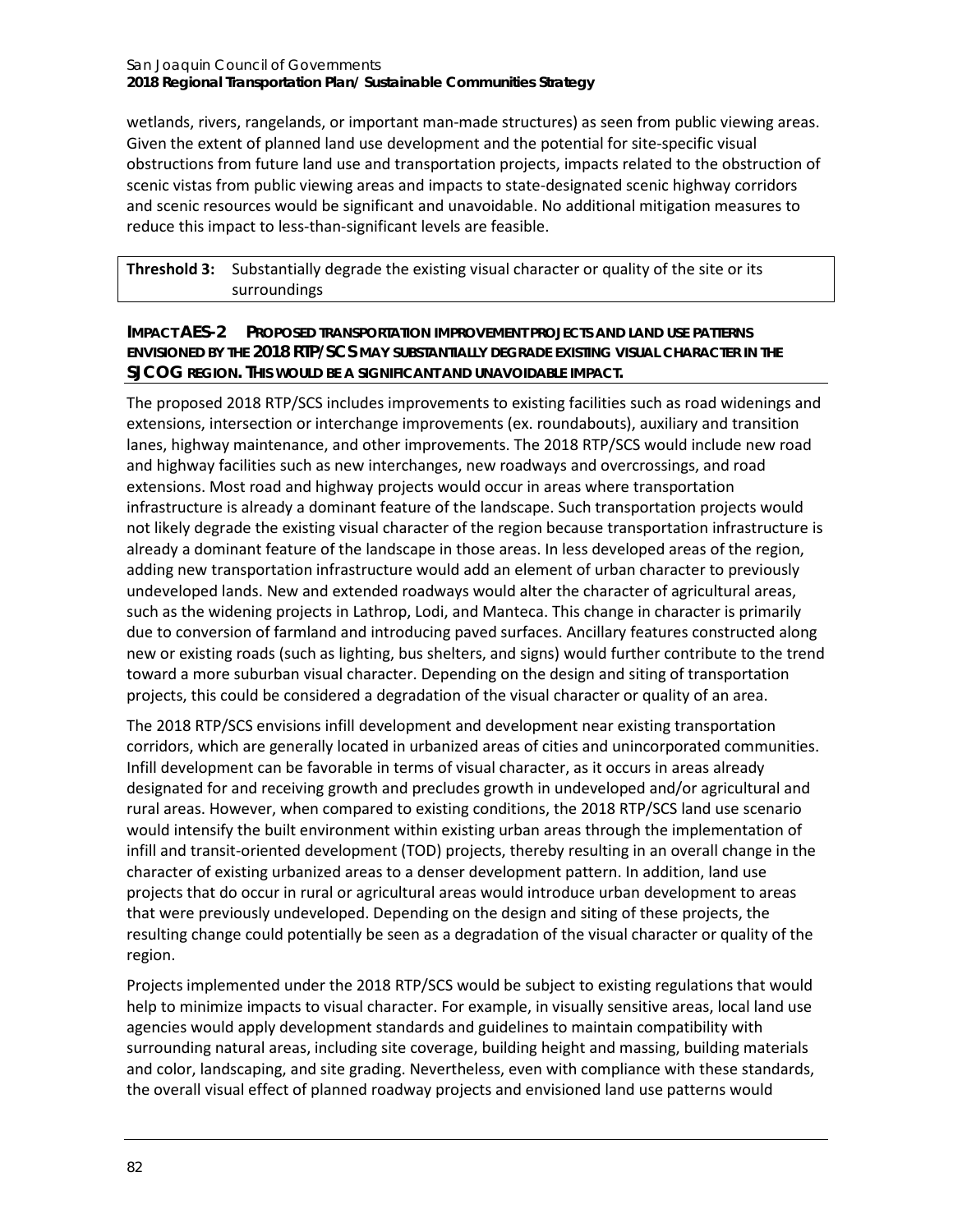contribute to an incremental, but irreversible transformation in visual character from rural or semirural to more urban or suburban throughout the SJCOG region. Mitigation measures are available to reduce impacts to the extent feasible, and are listed below. Although mitigation is required, impacts on visual character resulting from implementation of the 2018 RTP/SCS would remain potentially significant.

## **Mitigation Measures**

For transportation projects under their jurisdiction, SJCOG shall implement, and transportation project sponsor agencies can and should implement, the following mitigation measure developed for the 2018 RTP/SCS program where applicable for transportation projects that would substantially degrade visual character. Municipalities in the SJCOG region can and should implement this measure, where relevant to land use projects implementing the 2018 RTP/SCS.

### *AES-2 Design Measures for Visual Compatibility*

The project sponsor shall require measures that minimize contrasts in scale and massing between the project and surrounding natural forms and developments. Strategies to achieve this include but are not limited to:

- **Siting or designing projects to minimize their intrusion into important viewsheds;**
- Avoiding large cuts and fills when the visual environment (natural or urban) would be substantially disrupted;
- Ensuring that re-contouring provides a smooth and gradual transition between modified landforms and existing grade;
- **Developing transportation systems to be compatible with the surrounding environments (e.g.,** colors and materials of construction material; scale of improvements);
- **Protecting or replacing trees in the project area;**
- Designing and installing landscaping to add natural elements and visual interest to soften hard edges, as well as to restore natural features along corridors where possible after widening, interchange modifications, re-alignment, or construction of ancillary facilities. The implementing agency shall provide a performance security equal to the value of the landscaping/irrigation installation to ensure compliance with landscaping plans; and
- Designing new structures to be compatible in scale, mass, character, and architecture with existing structures.

### **Significance After Mitigation**

Implementation of the above mitigation measure would reduce project-specific impacts to the extent feasible. Nevertheless, the incremental alteration of current rural or semi-rural character to a more suburban environment is a significant and unavoidable impact.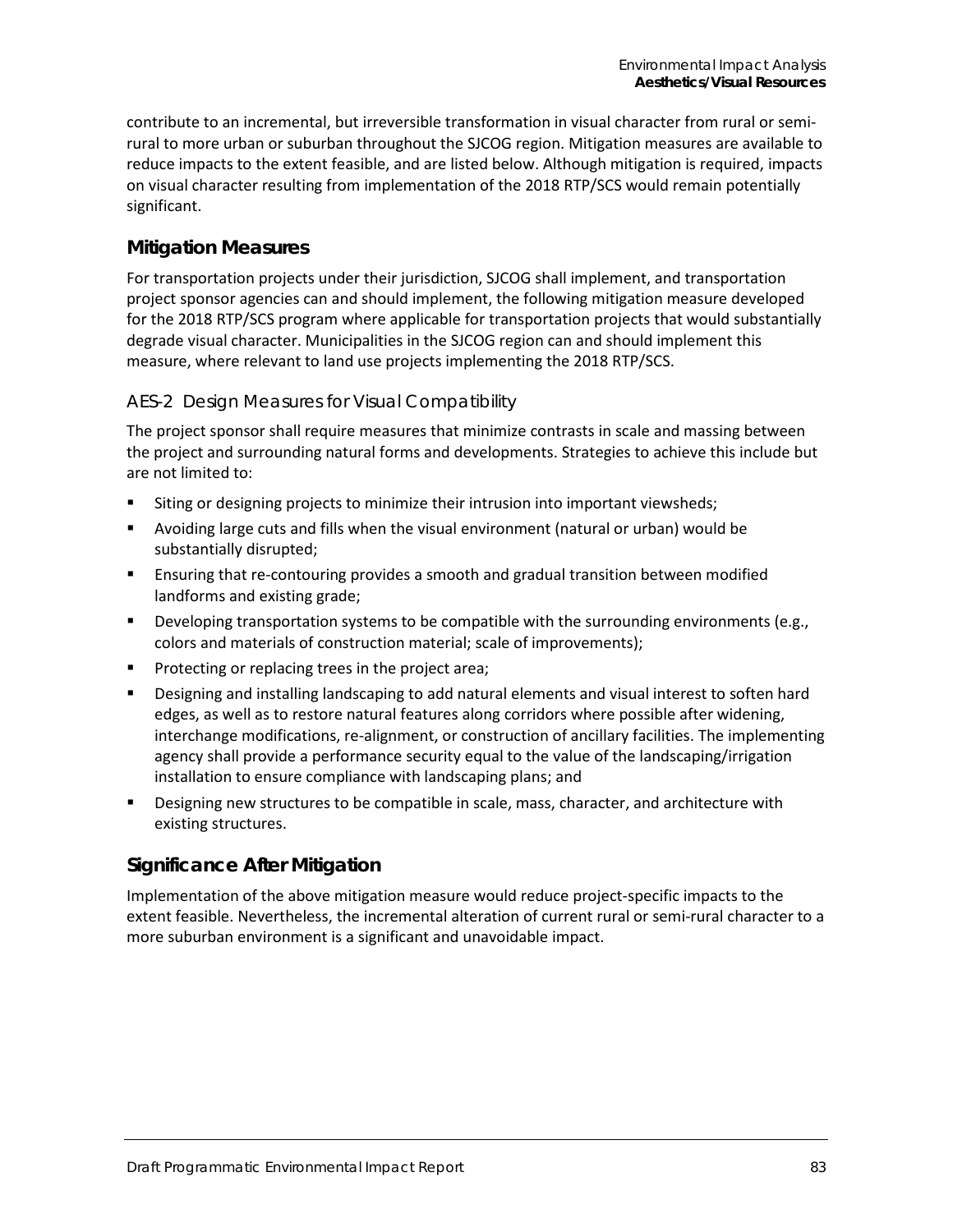**Threshold 4:** Create a new source of substantial light or glare that would adversely affect day or nighttime views in the area

**IMPACT AES-3 TRANSPORTATION IMPROVEMENT PROJECTS AND LAND USE PATTERNS ENVISIONED IN THE 2018 RTP/SCS WOULD RESULT IN INCREASED LIGHTING FROM NEW LIGHTPOLES, SECURITY LIGHTING, LANDSCAPE AND STRUCTURE LIGHTING, AND LIGHTS ON VEHICLES. LAND USE PROJECTS ENVISIONED IN THE 2018 RTP/SCS WOULD ALSO INTRODUCE NEW OR INTENSIFIED SOURCES OF LIGHTING. THIS LIGHTING MAY ADVERSELY AFFECT VIEWS IN THE AREA AND WOULD BE A SIGNIFICANT BUT MITIGABLE IMPACT.**

New or intensified lighting from land use development envisioned in the 2018 RTP/SCS, which is focused on infill and TOD development, would be concentrated in areas with existing sources of light and glare. In these infill areas, such increases may not adversely affect nighttime views because existing sources of light, glare, and shadow are already a dominant feature of the urban landscape. However, the intensity of light and glare in these urban areas could increase as a result of infill and TOD projects under the 2018 RTP/SCS, depending on site-specific conditions and lighting design associated with new structures. Because of the potential for increased lighting affecting nighttime views, impacts from land use development would be potentially significant.

Improvements to existing roadways and highways would not significantly increase the amount of light and glare in an area, as these improvements would take place on existing facilities that have existing sources of light and glare. Increases in light and glare from new reflective signage, streetlights, intersection control devices and other improvements would be relatively minor compared to existing conditions. However, the expansion and widening of existing roadways or construction of new roadways would allow a greater volume of vehicles to travel through a given segment of roadway or highway throughout the day, or introduce vehicles into a new area, which would have the potential to introduce new or additional vehicle headlights as new light sources. In addition, some of the new transportation facilities included in the 2018 RTP/SCS would directly introduce light, including: new rail cars for ACE service expansion, the replacement of existing lighting at the Stockton Municipal Airport, construction of pedestrian lighting along various City streets, and installation of lighting along bike paths in San Joaquin County. The introduction of light and glare could adversely affect day or nighttime views.

New transportation investments would be aligned with planned developments, which would help to reduce aesthetic impacts; however, these projects could potentially introduce glare, light, and shadow to areas where previously no sources of glare, light, and shadow existed. Impacts from glare, light, and shadow related to transportation projects and changes to land use patterns from implementation of the 2018 RTP/SCS are considered potentially significant.

### **Mitigation Measures**

For transportation projects under their jurisdiction, SJCOG shall implement, and transportation project sponsor agencies can and should implement, the following mitigation measures for transportation projects that would result in light and glare impacts. Municipalities in the SJCOG region can and should implement these measures, where relevant to land use projects implementing the 2018 RTP/SCS.

### *AES-3(a) Roadway Lighting*

Roadway lighting shall be minimized to the extent possible, consistent with safety and security objectives, and shall not exceed the minimum height requirements of the local jurisdiction in which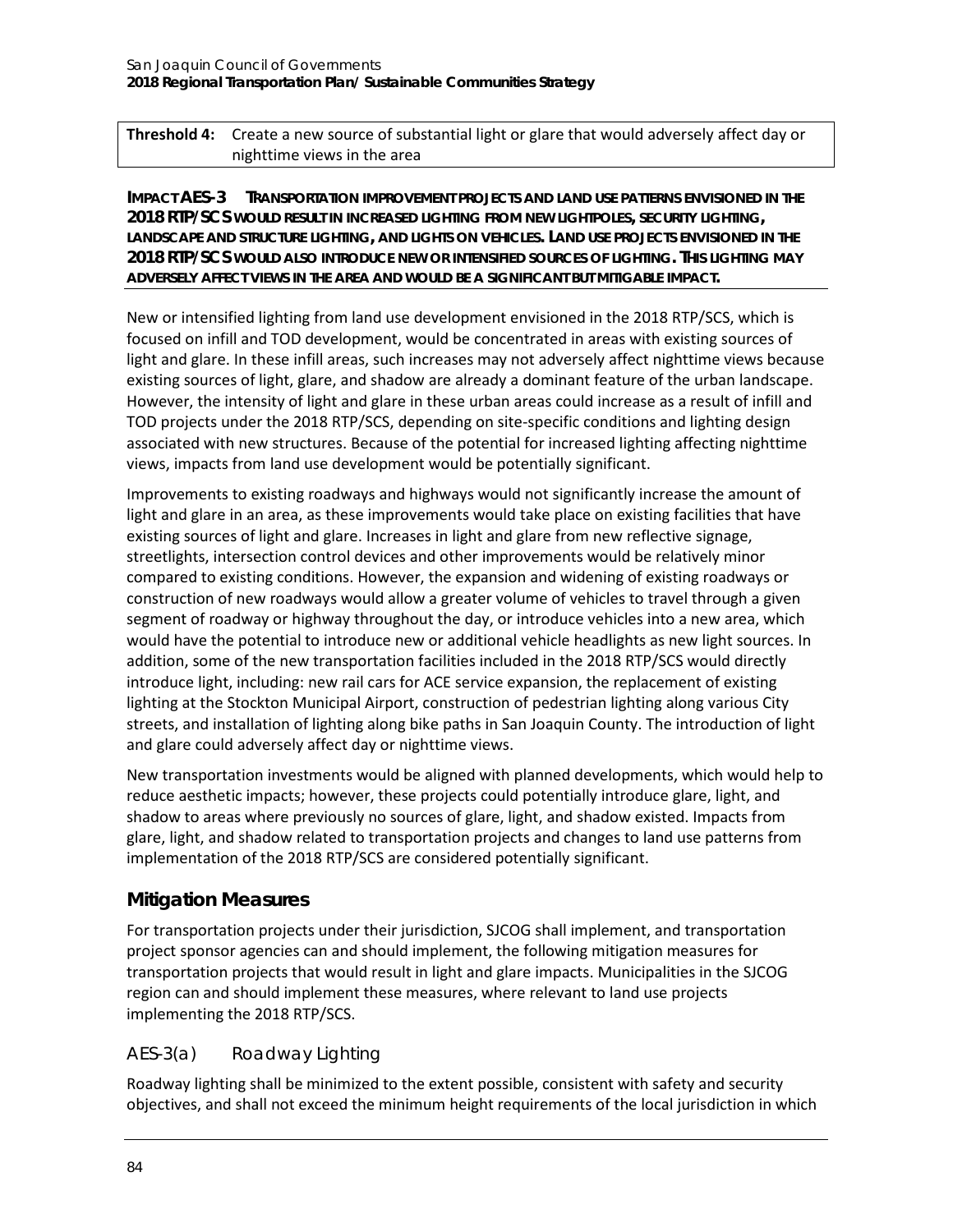the project is proposed. This may be accomplished through the use of back shields, hoods, low intensity lighting, and using as few lights as necessary to achieve the goals of the project.

### *AES-3(b) Lighting Design Measures*

As part of planning, design, and engineering for projects, project sponsors shall ensure that projects proposed near light-sensitive uses avoid substantial spillover lighting. Potential design measures include, but are not limited to, the following:

- Lighting shall consist of cutoff-type fixtures that cast low-angle illumination to minimize incidental spillover of light into adjacent properties and undeveloped open space. Fixtures that project light upward or horizontally shall not be used.
- Lighting shall be directed away from habitat and open space areas adjacent to the project site.
- Light mountings shall be downcast and the height of the poles minimized to reduce potential for backscatter into the nighttime sky and incidental spillover of light onto adjacent private properties and undeveloped open space. Light poles will be 20 feet high or shorter. Luminary mountings shall have non-glare finishes.
- Exterior lighting features shall be directed downward and shielded in order to confine light to the boundaries of the subject project. Where more intense lighting is necessary for safety purposes, the design shall include landscaping to block light from sensitive land uses, such as residences.

### *AES-3(c) Glare Reduction Measures*

Implementing agencies shall minimize and control glare from transportation and infill development projects near glare-sensitive uses through the adoption of project design features such as:

- Planting trees along transportation corridors to reduce glare from the sun;
- **•** Creating tree wells in existing sidewalks;
- Adding trees in new curb extensions and traffic circles;
- Adding trees to public parks and greenways;
- **EXEDENT Landscaping off-street parking areas, loading areas, and service areas;**
- Limiting the use of reflective materials, such as metal;
- Using non-reflective material, such as paint, vegetative screening, matte finish coatings, and masonry;
- **Screening parking areas by using vegetation or trees;**
- Using low-reflective glass; and
- Complying with applicable general plan policies, municipal code regulations, city or local controls related to glare
- **Tree species planted to comply with this measure shall provide substantial shade cover when** mature. Utilities shall be installed underground along these routes wherever feasible to allow trees to grow and provide shade without need for severe pruning.

### **Significance After Mitigation**

In the absence of regulations specifically addressing light and glare impacts, the aforementioned mitigation measures would limit the use of reflective building materials and the potential spillage of light both upward and onto adjacent properties from exterior lighting fixtures. As a result, in areas